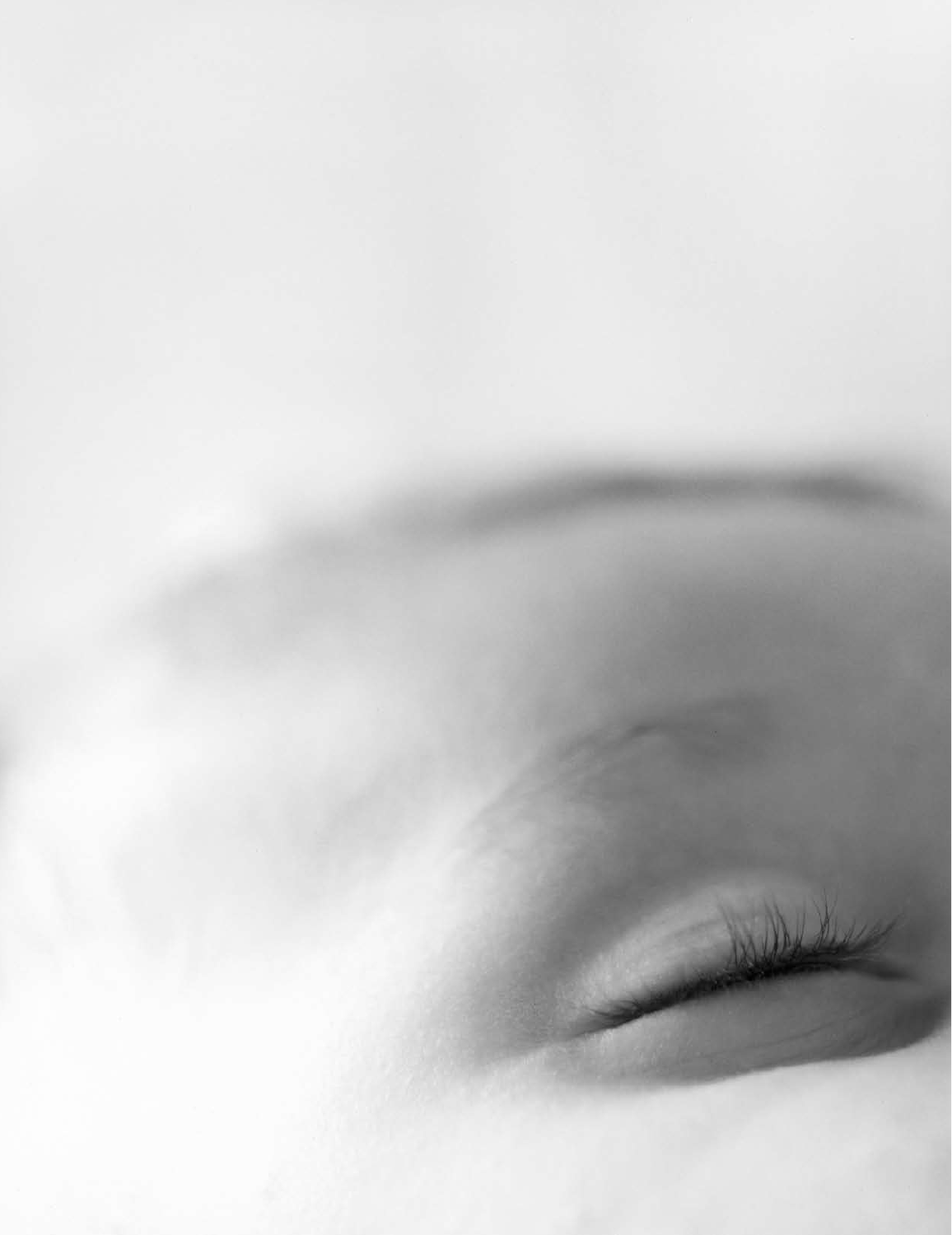## Trying

## Thea Sullivan

*Who can ever learn the will of God? Human reason is not adequate for the task, and our philosophies tend to mislead us . . . . All we can do is make guesses about things on earth. — Wisdom 9:13-16,* The Good News Bible

Recently samples of baby products —diapers, formula, wipes — have begun showing up in my mail. Packets of coupons with smiling infants on them arrive in envelopes that say, "Congratulations!" in big red letters.

The first time the mail carrier rang my bell to deliver one of these packages, I came down two flights of stairs, eager to find out what it was. Maybe a gift? A catalogue order? The woman handed me a bright yellow box, which Isoon realized was a sample of Enfamil formula. I stood frozen in the door way, my mouth open as if to call out in protest. By the time I found my voice, she had disappeared across the street.

 Notso long ago I would have pondered the hidden meaning of these packages. I would have wondered if they were a good omen for my husband and me, a sign that ourluck would soon change. And being a good sport about the mix-up could only help our chances, demonstrate our cosmic deservedness, our worthiness to have a child. (And what of the bitterness, the rising bile of jealousy and anger? Better to push it down.)

Now I'm more likely to assume that some doctor or fertility lab simply sold our address to the baby-product companies that,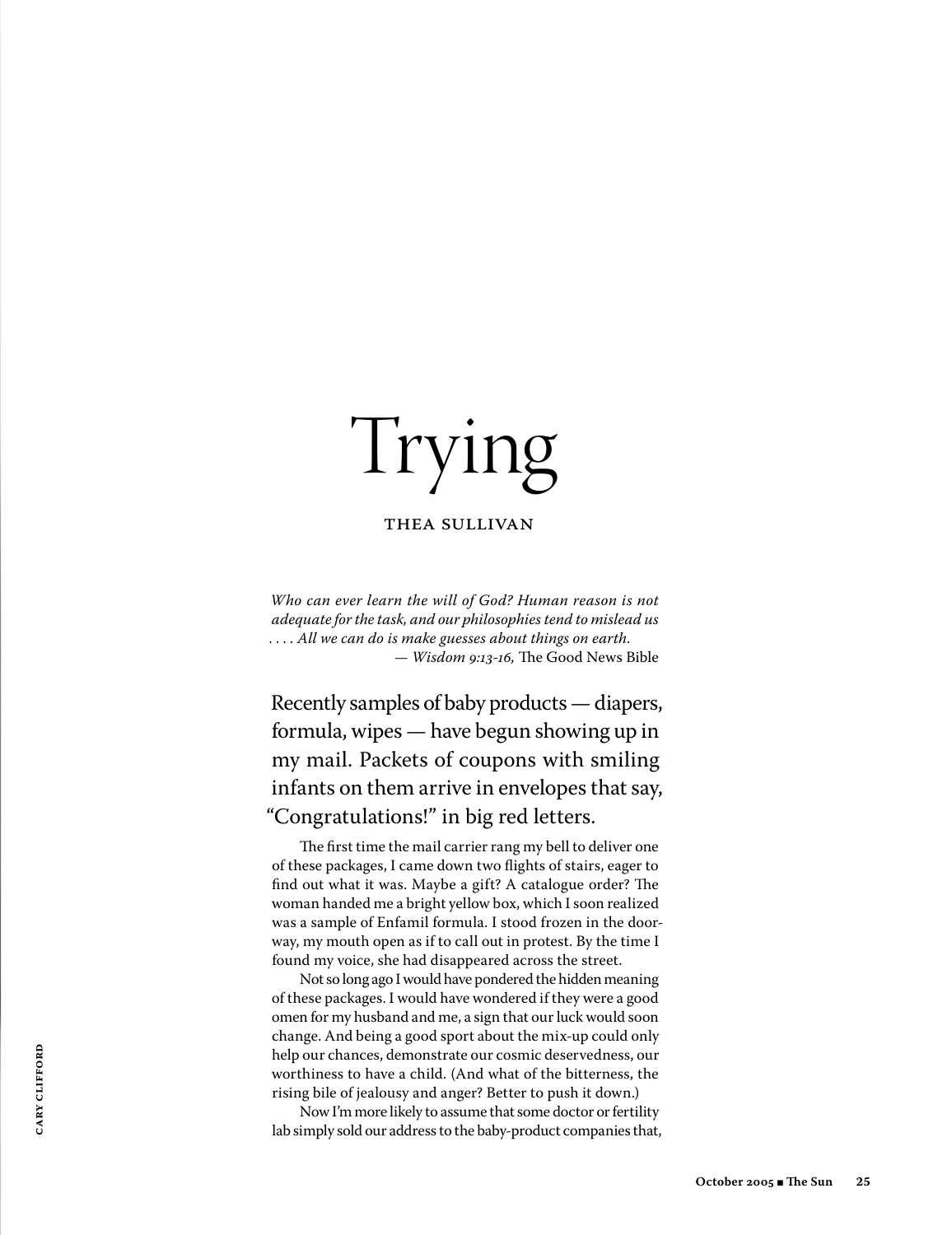using a cruel calculus, send promotional products to couples who are trying to conceive on the odds that some of them have gotten lucky.Clearly they're not worried about the oneslike us, who haven't.

I implored the mail carrier to stop bringing these products, but still I couldn't figure out what to do with the formula that had already been delivered. Even if I didn't see its arrival as a sign, what I chose to do with it seemed fraught with symbolic meaning. Throwing it out seemed a bitter gesture that might cement our fate. Giving it to a pregnant friend, while sensible, felt like capitulation. Finally I tucked the box away in the back of our pantry, so it would be there if we ever needed it — *no,* I corrected myself, *when we do.*

From the start I was sure that Brian and I would conceive easily. I knew plenty of couples who'd had trouble, including my sister and her husband. But for years my intuition had told me: *You won't have trouble getting pregnant.* So waiting until my midthirties didn't worry me. Sure, I had read all the statistics — I just didn't believe they would apply to us. I thought that we would conceive easily because we deserved to. We were both teachers who loved kids, and we'd both spent a long time in therapy, which would only make us better parents. On top of that, our marriage was great — a true friendship, full of respect and honesty. Of course we would have kids.

We weren't oblivious to the passage of time  $-1$  was thirty when we married, Brian thirty-five — but we wanted a couple of years alone together. Admittedly Brian was ready for children sooner than I was: I had a manuscript I wanted to finish, a project whose completion seemed crucial to my sense of self. Besides, I didn't want the low cloud cover of an unfulfilled dream darkening my parenting years. Both Brian and I had been raised by very young parents with troubled marriages. It seemed obvious that the more self-aware and fulfilled we were starting out, the better we'd do raising kids. Surely the universe would recognize that.

We started trying a month before my thirty-fourth birthday, giddy to be "playing without a goalie," finally free from birth control. After the first month, I was sure I was pregnant: my breasts felt different, my taste for food changed, and I sometimes got so dizzy I almost passed out. But then my period arrived more or less on schedule, and it did again the next month. That's when I got serious. I bought books, meticulously charted my temperature and cervical fluid, tracked ovulation patterns.We had sex on a schedule, in the missionary position, with me lying knees-up for twenty minutes afterward. Once in a while, for good measure, we threw out the rule book and just had fun, figuring a child might prefer to enter the world as a result of some old-fashioned sexual abandon.

That first spring, a dove built her nest just outside the back door of our apartmentin San Francisco and laid a perfect, pale egg in it. Brian brought me out to see it, and we stood there in silence, not needing to speak aloud the meaning it seemed to hold.

 For weeks we waited, careful not to disturb the nesting dove. But the egg never hatched. It just lay there, beautiful and inert.

Everybody's got <sup>a</sup> theory about why couples do or don't conceive. Friends and relatives shared stories about what they believed were the triggering events for them. "It was when my wife started taking prenatal vitamins," or "when we got a dog," or "when we cleared a space in the house for the baby." I had my own speculations: maybe the baby was choosing a particular astrological sign for herself. (I felt certain we'd have a girl.) Maybe she was waiting for me to finish my manuscript, or for Brian to complete his master's degree. I pictured her floating above us somewhere, amused by our worries.

 As the months dragged on, a few friends asked if I'd examined any mixed feelings I might have about being a mother. This made me angry: were they blaming me for not getting pregnant? But secretly I wondered the same thing. *Could I be unconsciously blocking conception in some way?*

 Like a lot of people I knew, I had gradually adopted the idea that we create our own reality, that our lives are a reflection of our thoughts, beliefs, and intentions. And just as we could create fortunate events in our lives, we could also bring misfortune or illness our way. When bad things happened, it meant we had fallen out of alignment with our divine origins or needed to learn a lesson. A book called *You Can Heal Your Life*, by Louise L. Hay, was the bible of such thinking. It featured a chart listing every imaginable physical malady and its corresponding emotional or mental cause. An ingrown toenail indicated "guilt about the right to move forward"; bleeding gums, "lack of joy in the decision made in life"; deafness, "rejection, stubbornness, loneliness."

 I was a Louise L. Hay aficionado around the time my sister and her husband were going through their own infertility nightmare, which included multiple miscarriages. I felt terrible for them, but at the same time I nursed private thoughts about why this might be happening: my sister's own unmet childhood needs and unackowledged ambivalence toward parenthood. She had never been in therapy nor done much spiritual work and so, I believed, was more susceptible to such dramatic wake-up calls. Other family members whispered about my sister's stress level and possible depression, which "everyone knows hurts fertility."

 Looking back, I think we were really protecting ourselves from the reality of my sister's raw suffering. Rather than feel the pain she and her husband were going through and acknowledge that we might one day suffer just as randomly and abjectly, we distanced ourselves with convenient theories. *Thank God,* I said to myself back then, *that I have the tools to work through my own issues before becoming a parent.*

 $\mathrm{At}\thinspace$  the six-month mark, on the fertility books' recommendation, Brian gamely agreed to a sperm test. He told me later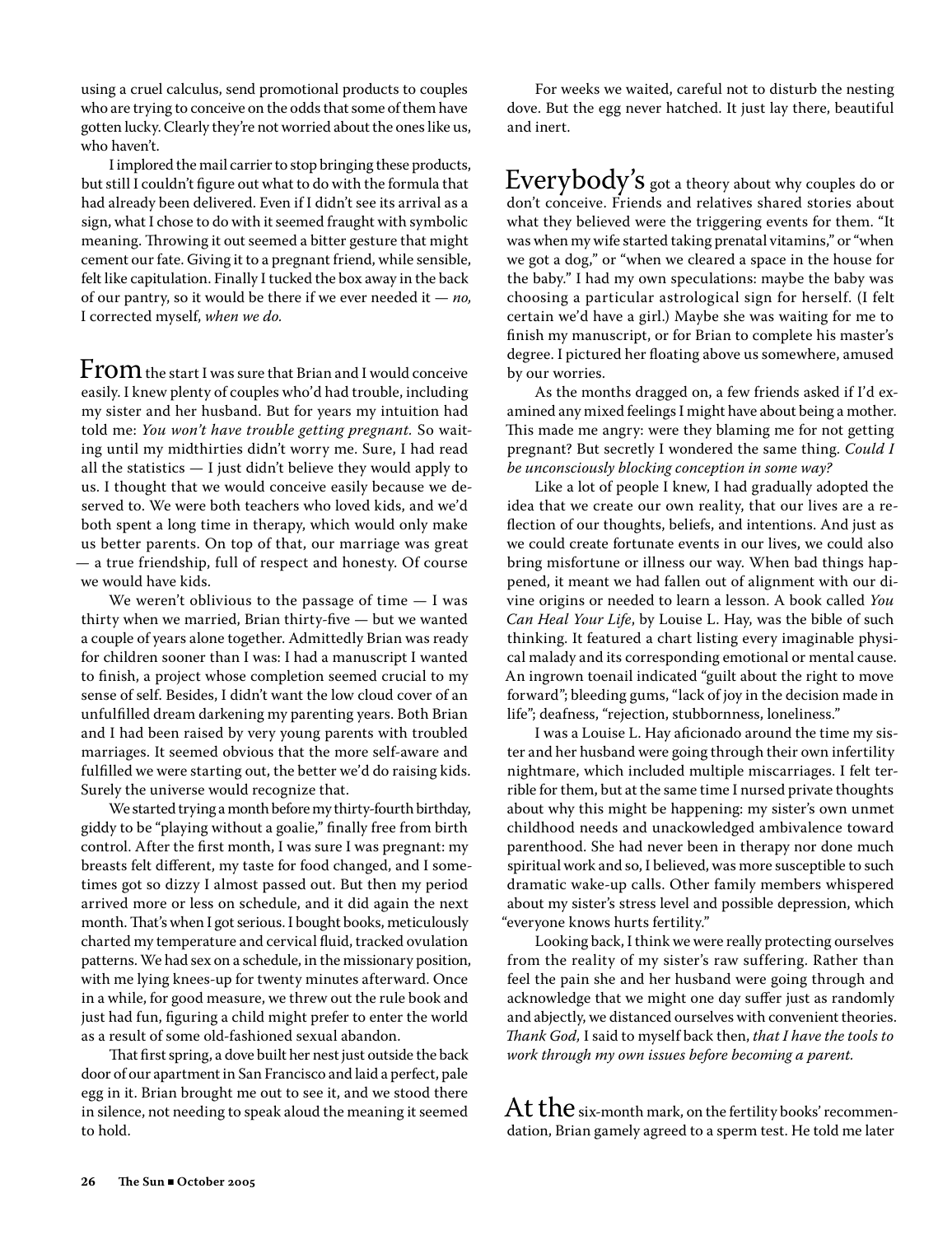he'd had a feeling there'd be a problem. It was a November night, and darkness had fallen early. Brian and I sat quietly at the dining-room table, stunned by the test results: "Eleven million . . . low motility . . . might consider a donor."

 Although 11 million sounded like a lot, it turned out to be only a fifth of normal. (Sperm counts have declined so dramatically in the developed world that the "normal" count keeps getting lower.) And "low motility" meant that, of the 11 million, only 10 percent were good swimmers. In follow-up tests, after Brian had quit taking hot baths, the count more than doubled and the motility improved a bit, but both remained well below normal.

 The only treatments for low sperm count are artificial insemination — injecting a specially treated sample of Brian's sperm into my uterus — and in vitro fertilization, or IVF, in which eggs would be removed from my body and joined with Brian's sperm in a lab; then the fertilized eggs would be implanted in my uterus. We could not yet imagine undergoing either treatment. And using a sperm donor felt out of the question: we wanted this baby to be both of ours. So we just kept trying ourselves. Out of all those sperm, we figured, we needed only *one*.

 $\rm{We \: were}$  on vacation in Italy when we hit the one-year mark, an anniversary that, according to the books, signaled the need to see a fertility specialist. I had fantasized that a leisurely, romantic trip would do the trick: we could just relax and let it happen. After three weeks there, when my period arrived yet again, I was crushed. I emerged from the bathroom sobbing inconsolably.There was no denying it anymore: we were in the infertility club, the one I had thought we would never join.

 Then, just after we returned home, Brian was running by the rose garden in Golden Gate Park when he heard the words distinctly in his head: *Rosie's coming.* He heard the phrase again and again as he ran. It made no sense to him, until I told him that "Rose" was the name I had been leaning toward for a girl. *Rosie's coming.* Our spirits lifted, and I started to see roses everywhere I looked.

 Still, I remembered the dove's egg that never hatched, and I didn't want to take chances. I made an appointment for my own fertility consultation. Though I was convinced that my reproductive system was in good working order, it seemed only fair to get checked out myself.

 But before I had a chance to go to my first fertility appointment, my sense of smell went into overdrive, and I found myself unable to eat a maple-pecan muffin because it was too, well, *mapley*. The thin pink line on the drugstore test confirmed it: after more than a year of trying, I was finally pregnant.

 Here's a partial list of the theories I had about why: (1) I had accepted that we were in the infertility club. (2) I had made the fertility appointment, letting go of my stubborn insistence that there was nothing wrong with me. (3) I had been brought down from my self-righteous spiritual pedestal.

Brian's and my reactions to conceiving were different. He was deliriously happy  $-$  for days he couldn't stop smiling — but also acutely nervous that something would go wrong. He arranged a little altar on his dresser for the safety of the baby: a stone placed in a tray of sand, surrounded by Buddhist prayer beads.

 Though deeply relieved and pleased, I was suddenly plagued with fears about the downside of parenthood: the sacrifice of time, the threat to my work, the potential for losing some of my hard-won sense of self. I felt profoundly guilty about this. How, aftertwelve months of longing, could I suddenly feel so afraid of having a child?

 My therapist assured me that my fears were normal. Because I had felt subsumed by my mother's emotional needs growing up, she explained, I perceived any mother-child relationship as potentially suffocating. "The difference," she said, "is that you didn't want to take care of your mother. But you will want to take care of your child."

 Unlike Brian, whose mother had suffered multiple miscarriages when he was a boy, I had few fears about pregnancy itself. I had alwayslooked forward to being pregnant, despite the inevitable discomforts. I wanted to experience new life unfolding in my body. My best friend and I chatted excitedly about baby showers and maternity clothes. I was confident I would carry the baby to term.

 "Wow, Thea, you're playing with fire," my brother said when I told him I was pregnant. Not, *Congratulations*. Not, *I know how much you've wanted this*.

 I gripped the phone, my heart a hot stone in my chest. "Are you saying that my baby is going to die," I demanded in a shaky voice, "because I told you about it?" But I knew that was exactly what he was saying. He and his wife, who'd had two easy pregnancies resulting in two gorgeous children, had a superstition that sharing the news during the first trimester increases the risk of miscarriage — akin, I suppose, to baseball fans talking about a no-hitter in progress.

 Two weeks later I lay flat on my back in an examination room, Brian at my side, staring at the grainy gray shape of a tiny curled fetus on the ultrasound screen. An agonizing silence filled the room. The doctor could find no heartbeat. I felt as if I were falling from a great height. The hard look on Brian's face told me that he wasn't surprised. Before we left the office, the doctor stretched out his arms and hugged us.

What they don't tell you about miscarriage is that, whether it starts with bleeding or not, you have to take drastic, painful measures to get the fetus out of your body. I knew I didn't want surgery, so, with the support of my doctor, I decided to use herbs to stimulate contractions. For four hours I lay on the bathroom floor, my pelvis exploding with pain. The bright red blood, the tiny fetus passing through me — I needed these things to know it had been real.

 The next night Brian and I climbed to the roof of our building to perform a makeshift ritual of mourning. I hurled the white stick of our positive pregnancy test off the roof. Brian tossed a handful of tiny plastic babies that had come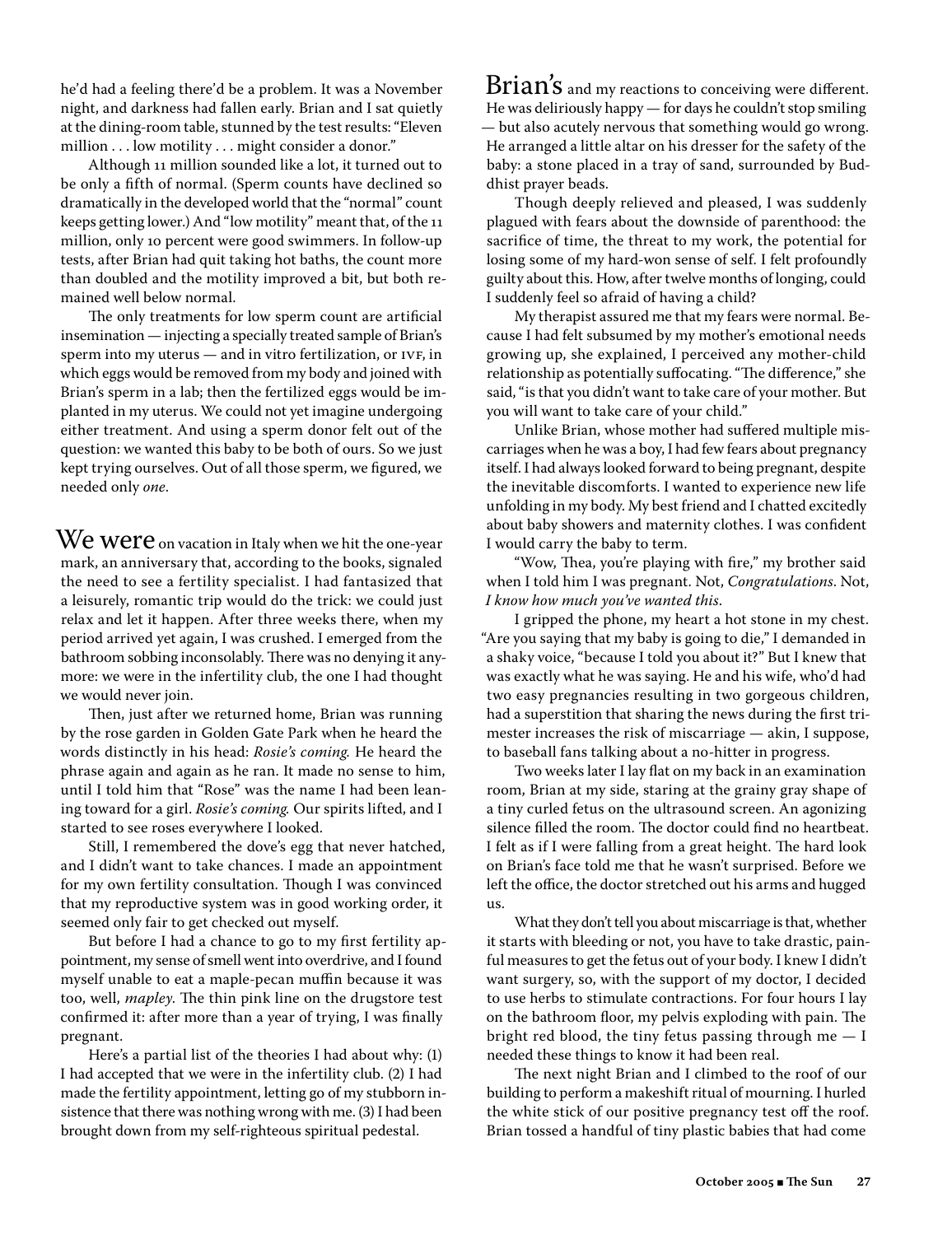tied to the ribbons of congratulatory balloons. One by one, we sent these frustratingly weightless objects flying and watched as they dropped into other people's backyards, three stories below.

My grief after the miscarriage was thick and gray. Besides the heartbreaking loss of the pregnancy itself, I felt guilty for having responded to impending motherhood with fear.(*Could it have been my fault?*) Worst of all, my unspoken assumption that my self-awareness kept me safe from harm was unveiled for what it had always been: an attempt to take credit for good fortune and keep fear at bay.

 As a child I'd often thought that if I was good, my parents would love me better, would even love each other more. By the time I began trying to get pregnant, I thought I had given up this good-girl fantasy, but it turned out I had just transferred it from my parents to God: If I am a good person, I will get pregnant. Even though conceiving a child is a twoperson act, even though Brian's sperm count was clearly an issue, even though I wasthirty-five, I had somehow imagined it was all up to me and my goodness.

In the years since then I've read numerous books. I've tried cleanses, special diets, and an exercise video called *Yoga for Fertility*. I've taken licorice, red clover, and chaste tree root. I once drank, for fourteen days, a nauseating concoction of condensed milk and the water in which the heads of twelve light pink carnations had been soaked overnight — a Turkish home remedy that came with the promise "Everyone I've ever prescribed this to has gotten pregnant."

 Brian has eaten huge quantities of garlic (first thing in the morning, of course) and taken saw palmetto, devil's claw, and Swedish bee pollen. We have prayed to the Virgin of Guadalupe, Saint Anne (Mary's mother, who was barren for many years), and Saint Gerard (patron saint of pregnancy). We've created altars, displayed African fertility symbols, drunk Lourdes water, and eaten *vibuti* — healing holy ash manifested by the Indian guru Sathya Sai Baba. For a while, I knelt on the floor every morning and repeated Psalm 113 aloud:"To the childless wife he gives a home, and gladdens her heart with children."

 We have worked with an acupuncturist, a homeopath, and an outrageously expensive, world-traveling naturopath from New Zealand (now known in our house as "that goddamned Kiwi"). We have seen Western doctors, psychics, astrologers, medical intuitives, and aChristian healer who claimed to have once cured a woman's MS overnight. The acupuncturist said my spleen *ch'i* was too low. The naturopath claimed, after examining the irises of my eyes, that my intestine was resting on my uterus, changing its shape and decreasing the blood flow. One Western doctor diagnosed polycystic-ovary syndrome, whereas the other assured me my ovaries looked great but said that I had a "lazy" pituitary gland. (Both MDs checked the ultrasound and pronounced my uterus "gorgeous.")

 One doctor said it had been a fluke that we'd conceived the first time, and that we shouldn't count on its happening again without in vitro fertilization. The psychics mostly saw no reason why we shouldn't conceive naturally. The Christian healer swore it all hinged on the depth of our faith, our belief that it could happen. The astrologer said that invasive medical treatment was indicated in my chart — was, in fact, my karma. (Much later, after we'd tried in vitro fertilization and it had failed, the Christian healer told us that had we not done it, I would have become pregnant.)

It might seem like masochism, going to so many different healers and doctors, seeking out countless opinions that are bound to contradict one another, but it's impossible to overstate the depth of the desire, once awakened, to have a child.

A friend once said to me, as I dissolved in tears across the table, "You just need to surrender." Her tone was matter-of-fact, distant. I wanted to pick up my chair and hit her with it.

 $B$ rian and I sat on the porch of my family's cabin in Vermont, watching the birch leaves shimmer in the breeze and the bumblebees tumble around the garden. Our dog settled into the warm grass and sighed. It was July, and we were by ourselves, taking the summer off: no remedies, no temperature charting. Our days were long, lazy stretches punctuated only by dips in the local pond and walks along the dirt roads around the cabin. We made love for pleasure, in a light-filled room with a view of the green hillsides. We needed, for a little while, to stop trying.

And yet, even as I sat on the porch letting everything go, I couldn't help harboring hopes of our very own "boom"story. You know, the ones where the infertile couple finally gives up trying and *boom*: they conceive. Orthey file for adoption, and *boom*. Or they walk away from the fertility clinic, sell their house, start living on a boat, and *boom*. People love these stories. They can't help but enjoy the tidy ending: All along they just needed to let go. How obvious!

 For those in the midst of infertility, however, these stories are infuriating. First of all, such cases are statistically uncommon. Most people who seek fertility treatment end up actually needing it, and you never hear about the couples who give up and nothing happens. Second, there is an unsettling glibness to the suggestion that infertile couples just need to relax. Although stress surely hinders fertility, infertility also causes stress. Studies show that couples suffering infertility are as anxious and depressed as cancer patients. Would we tell someone with cancer to "just relax"?

 Finally, as happy as the boom stories are, they offer no practical advice, because it'simpossible to let go of the desire to conceive as a strategy for conceiving. Forgoing treatment in the hopes that giving up will result in a pregnancy is a recipe for regret. What these stories tell us, if they tell us anything, is that for the boom to happen  $-$  if, in fact, it is to happen — you have to get to a point where you've actually given up. And you can't get there until you get there.

 $B$ rian was ready to try medical intervention long before I was, but since I was the one who would have to undergo the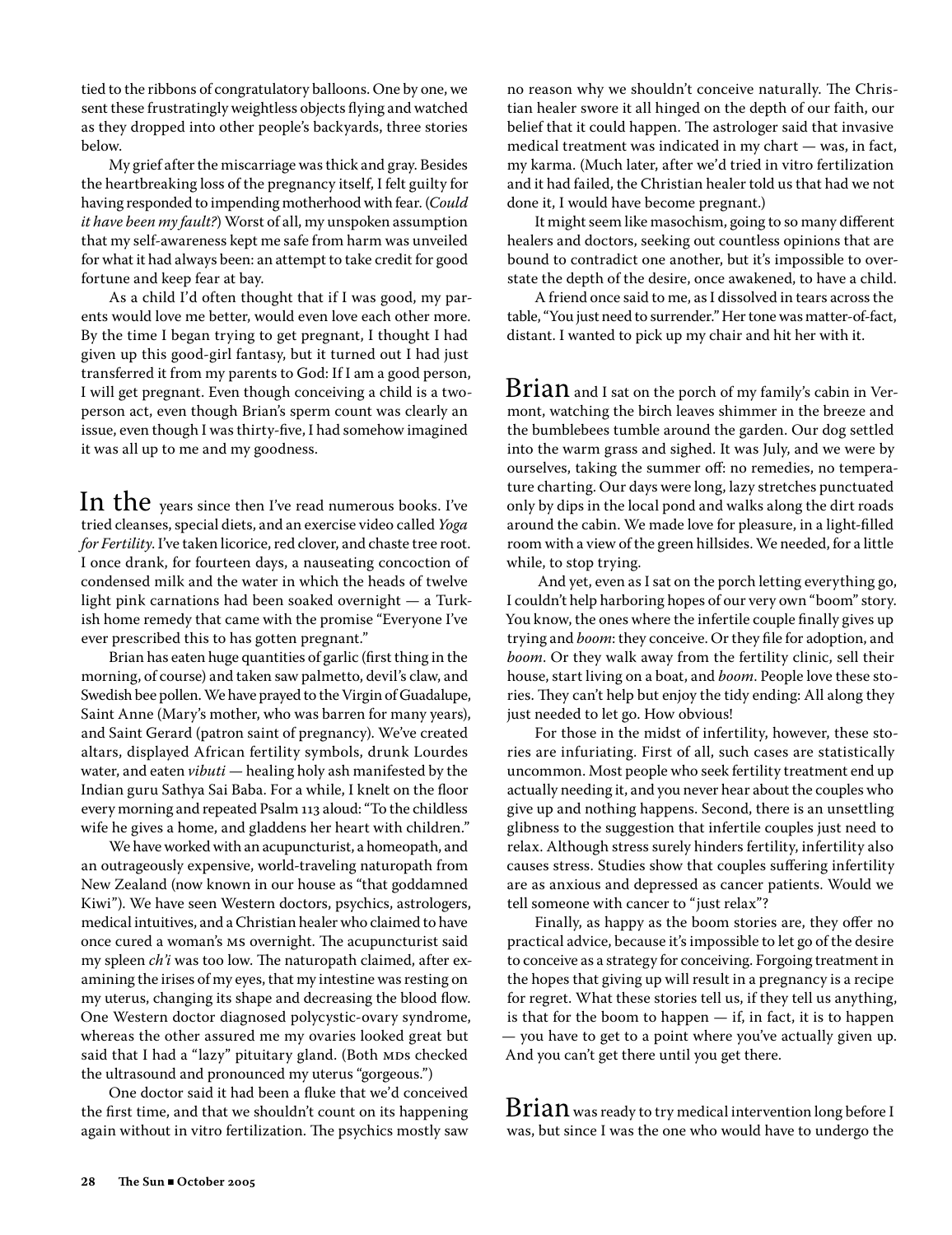invasive procedures, he deferred to me, and I dragged my feet as long as I could. It wasn't just that I found the Western approach alienating, a slippery slope of drugs and bodily invasions leading all too quickly, it seemed, to the high-stakes endgame of egg and sperm joined in a petri dish. It wasn't just the mind-boggling expense of it all, or the potential health risks. And it wasn't just that we had once conceived on our own. Most of all I was plagued by spiritual questions: What did it mean to use technology to create life? How did I reconcile my belief in God's will with the dry scientific approach of the fertility clinic? If everything we had tried thus far — all of it "natural" and therefore, I believed, more spiritual — had failed, was it plain bullheadedness to keep trying? Or was it only logical to try a more scientific route?

 I longed to surrender to divine guidance: *Whatever you ask of me, I will do.* But what happens when you can't hearthe voice of God, or even the voice of your own intuition? How do you surrender if you don't know what you're surrendering to? I didn't know whether surrender meant giving up my resistance to medical treatment, or giving up the timeline and letting it happen when it happened. Was continuing holistic treatment an example of being patient, or stubborn? Maybe surrender meant stopping altogether, just giving up. (*And then*, a small voice said, *maybe . . . boom*.)

What I knew was that I could no longer blame my mental state for what was happening to us. I had to accept the possibility that we might never know why, that there would be no magic solution, no "right" thing to do.

 On my thirty-seventh birthday, which happened to fall on Easter, I went to Catholic mass for the first time since I was a child. There, amid the incense, the music, and the liturgy, I fell to my knees and wept. Listening to the kindly Jesuit priest's words, it came to me: We don't know why we suffer. Even Jesus wanted a reprieve from what he was asked to endure: "Father, take this cup from me." Inexplicable suffering, and being with others who are suffering, is part of what it means to be human.

I made an appointment at the fertility clinic. What had finally tipped it for me was when a dear friend fell in love with a woman he'd met on Match.com.Their wedding was a ridiculously joyful occasion. It seemed clear that God was working through the Internet. Why not the fertility clinic too?

 "Your uterus looks good," Dr. Wong said, pointing to vague shapes on the ultrasound screen. "Your hormone tests are fine. And see here? You've already ovulated." He dictated a few numbers to the nurse next to him, then turned again to me. "Still, I recommend that you do in vitro fertilization as soon as possible. Talk to your husband. See what he says."

 It was just as I had feared: they were pushing us toward a treatment for which I still didn't feel ready.

 We finally settled on another clinic, where we tried artificial insemination first. One day we got stuck in traffic, along with our vial of sperm. In all the stress and excitement we had forgotten about morning rush hour, and at the appointed

time we were only halfway to the clinic, the plastic jar stuck in Brian's pants for warmth. Brian cursed and ran a few lights, and we made it in time for the sperm to be cleaned and spun around in the centrifuge. Then we went out to breakfast, passing the time until the insemination by idly speculating on what "the boys" were doing now.

 I was happily surprised by the new clinic we'd found. I had pictured dour, chilly, statistic-spewing doctors, not these compassionate, warm people who were helping us. And it was a relief, after years of going it alone, finally to have someone  $-$  or, more accurately, a whole team of someones  $-$  who would take the wheel. All we had to do now was manage our emotional lives along the way (no small feat). They didn't promise success, just vowed to do the best they could. After all the false promises, this felt oddly refreshing, even comforting.

 Once we'd begun medical treatment, we tore through our options with alarming speed. In preparation for artificial insemination, I took several cycles of Clomid, a pill that stimulates ovulation (and causes unbearably foul moods). But because of my "lazy" hormones, it wasn't enough. I needed the big guns of injectable drugs. And so we found ourselves in our kitchen every evening, mixing up powder and diluent and injecting me in the thigh with, among other things, a substance made from the urine of menopausal nuns.Though it was odd to be using a drug made from someone's urine, I liked knowing that it had come from women who'd spent their whole lives praying. The other option was a drug made from hamster hormones.

 After our crosstown sperm adventure and a long breakfast, we returned to the clinic. As the doctor was preparing the catheter that would carry Brian's newly cleaned-and-spun sperm high into my uterus, he told us the sperm numbers had been bad, and not to expect too much.

 His prediction of failure proved correct. After several days of sobbing, I decided I couldn't take waiting anymore. I was ready for in vitro fertilization.

 $\lq\lq \text{Now,}$  " the priest said, "we await with hopeful expectancy the coming of the child, and with him, a great light."I listened from the shadowy pews, full of hope and fear and inflamed hormones. After months of preparatory medicines and doctor visits, our IVF cycle was falling just before Christmas, during the church season of Advent, and the priests were constantly mentioning the "baby" and the "beloved child." I was alternately encouraged by the coincidence and wary of it. I kept tearing up, trying not to make it mean too much, praying this wasn't a cosmic setup.

 Then the "transfer" — the procedure in which doctors would implant the fertilized eggs in my uterus — was scheduled for December 12, the feast of Our Lady of Guadalupe. Even before my return to Catholicism, this particular vision of Mary, brown-skinned queen of the Americas, had been my patron saint. Her image was all over our house: on a wooden folk-art painting, a votive candle, even a switch plate. Having new life placed in my womb on her feast day, in the middle of